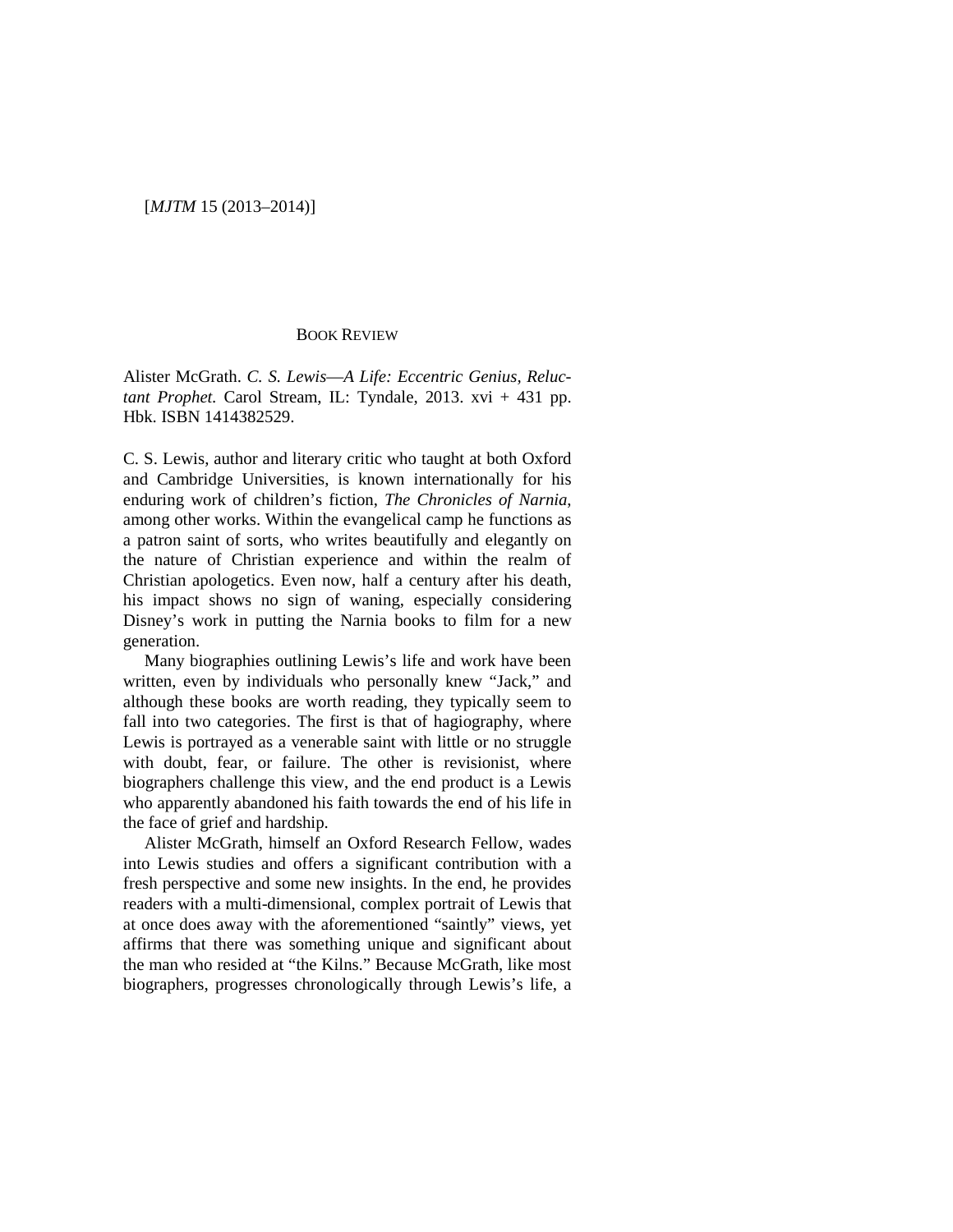## R2 *McMaster Journal of Theology and Ministry* 15

summary in this review of the contents and chapters may not prove as useful as noting McGrath's new insights and notes. Hence, I will proceed in the latter vein.

McGrath gives more attention to Lewis's relationship to his father than do other biographers. He has scoured the primary sources (something Lewis himself would have appreciated, no doubt), including the incredible number of personal correspondences and letters sent and received by family, friends, and colleagues of Lewis. While tediously exploring these sources, he does not shy away from some of Lewis's atrocious actions and lies to his father. Nor does he gloss over some of Lewis's sexual perversions and interests earlier in his life. The biography spends a good deal of time focusing on the early education of Lewis, which he himself returned to in his writings with surprisingly negative language. What is notable about McGrath's treatment of Lewis's early life is that he is absolutely meticulous with dates, locations, and individuals. When he disagrees with other biographers he is quick to mention it, and his sourcing and endnotes, though rather extensive, are at no points cumbersome.

McGrath delves into some of the tension existing in Ireland at the time of Lewis's youth and offers an assessment of Lewis's conflicting emotions towards his homeland. This is enlightening because it is too easy for readers, and even biographers, to view Lewis as "British," forgetting his Irish heritage. Additionally, the author highlights Lewis's experiences in the Great War and his time at Oxford before, after, and during his enlistment.

One continuous theme in the book is Lewis's deep friendship with Arthur Greeves, who, according to McGrath, likely had rather strong romantic feelings for Lewis. Again, McGrath does not shy away from the odd relationship that developed between Lewis and the infamous Mrs. Moore, arguing that although the exact details of this relationship cannot be known, it was complex and likely featured a romantic element in its early stages. This romantic element, it should be noted, is still debatable in Lewis studies.

One of the most intriguing aspects of McGrath's new biography is the date that he assigns to Lewis's conversion to theism. While most biographers, and in fact Lewis himself, date this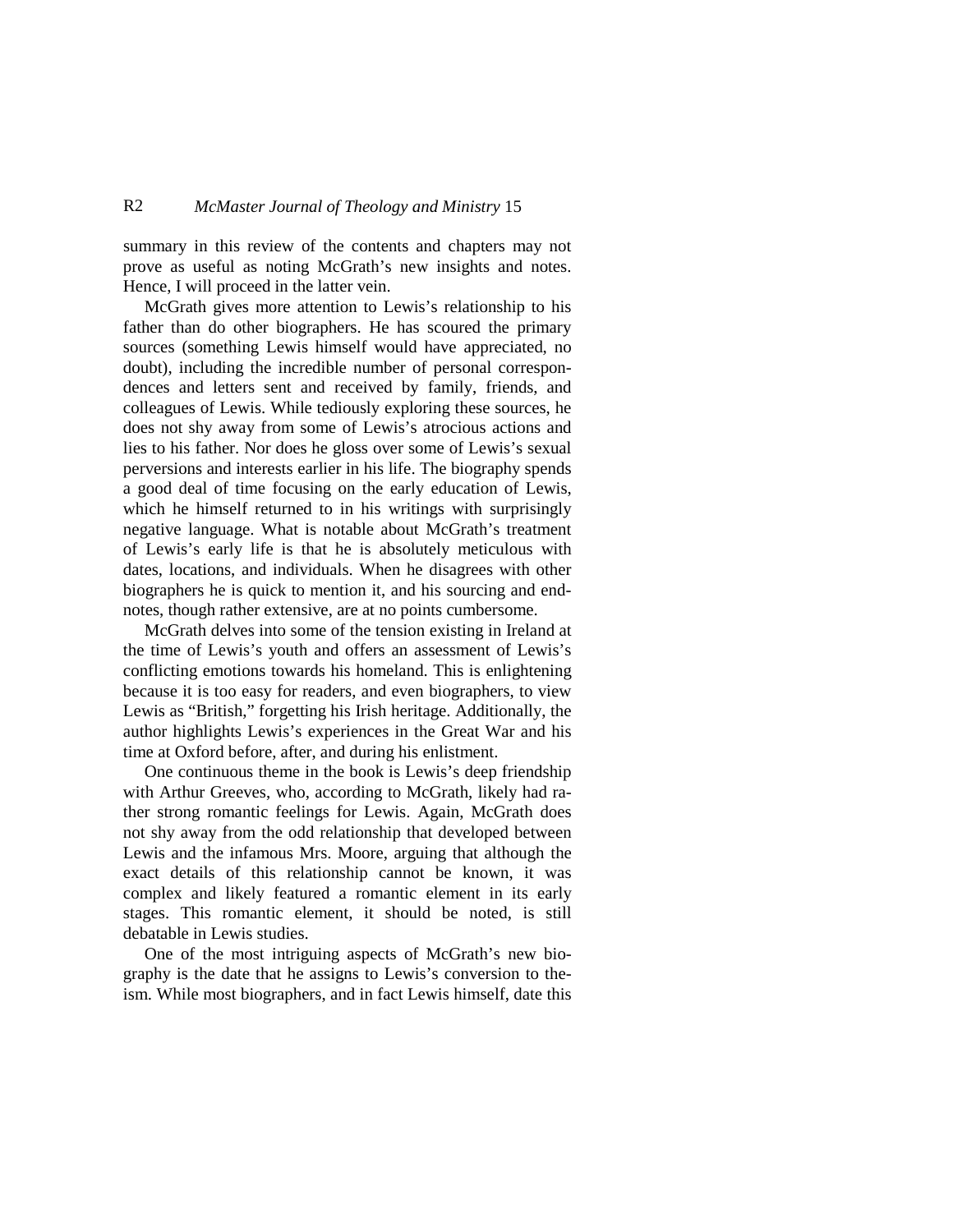significant change in thinking to around April–June of 1929, McGrath argues rather convincingly for the period March–June of 1930. A biographer obviously must have sufficient warrant for going against the testimony of the subject himself, but in this case McGrath's bold synthesis of the information seems well founded. Arguing from personal correspondence of Lewis and his family, and after critically evaluating the records that Lewis penned years later (for example, Lewis notes certain types of flowers in bloom around the time of his conversion that are only found in the English countryside during the dates that McGrath proposes), the hypothesis makes sense. Coupled with Lewis's reputation for having a horrible memory when it came to dates and times, McGrath's new proposal will be sure to be a new conversation piece in Lewis studies.

McGrath critically engages with Lewis's academic life, publications, lecture series, awards, and career. Lewis's relationship and interaction with J. R. R. Tolkien is well developed in the book, relying upon primary documents as the source of information. Most of Lewis's major works are examined in some way or another, with longer portions being devoted to *The Problem of Pain* and *The Chronicles of Narnia*. In his evaluation of Lewis's popular works, McGrath is both critical and charitable, exposing weak lines in Lewis's argumentation, yet charitable in that he does not commit the error of anachronism in expecting Lewis to be a generation ahead of his time regarding his sensitivities regarding the roles of women and other such issues.

McGrath offers an objective, fair, and multi-faceted image of Lewis. The biography is clearly written, does not belabour points of little consequence, and interacts with Lewis and his work in a deep and serious manner. McGrath is not a revisionist, and so presents a Lewis who was miraculously changed in his conversion and who lived a life of Christian virtue to the best of his ability. What comes about in the end is not the image of an impeccable man, nor of a man who was disingenuous or hypocritical. The final chapter in the biography, which reflects on Lewis's legacy and the reason for his enduring impact on later generations, gives both a sense of continuity with the modern world and closure for the story of Lewis's life. Even now, half a